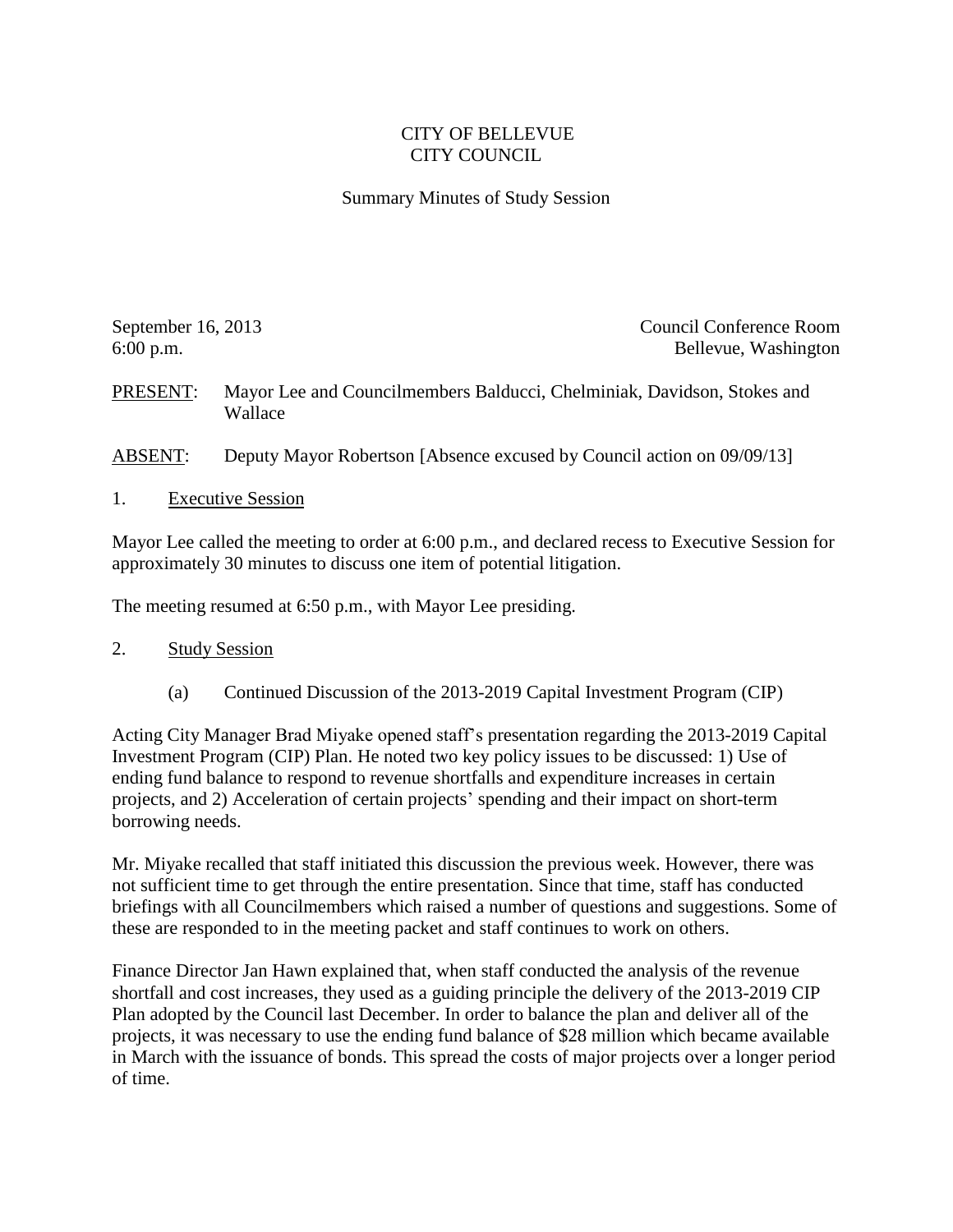Ms. Hawn said there is also a cash flow issue in 2014 resulting from the acceleration of projects. Last year, the Council directed staff to look for cost savings and opportunities for efficiencies related to coordinating with Sound Transit and other private development projects.

Ms. Hawn said cash flow borrowing is not unusual in the CIP Plan. Council policy allows the City to borrow money to fund the CIP based on the frontloading of costs within the seven-year CIP Plan. The City has borrowed money on several occasions to expedite and deliver on infrastructure projects that benefit the community and that can be completed before inflation drives up costs.

Toni Rezab, Assistant Finance Director, addressed the issue of how to adjust the overall CIP Plan to manage the loss of revenue and projected cost increases. She recalled that, when the original CIP Plan was adopted, total revenues equaled total expenditures and there was no ending fund balance. In March, the City issued \$80 million in debt at an interest rate of 2.7 percent, which extended the payments over 20 years. That freed up an ending fund balance of \$28 million.

Ms. Rezab recalled that, when staff met with the Council in August and on September 9, there was discussion about the loss of revenues in the CIP Plan through 2019 (\$15 million) as well as small cost increases totaling approximately \$5 million. The loss of revenues is related to the loss of the Public Works Trust Fund loan, delay in adopting the special benefit offset, and reduced grant funding. On the positive side, revenue projections reflect \$1.8 million from local revitalization funds.

Ms. Rezab said cost increases are detailed in the meeting packet. The total funding gap for the 2013-2019 CIP Plan is \$20 million.

Staff's recommendation to address the funding gap is to reduce the ending fund balance, which allows for the completion of the adopted CIP Plan. Additional options are: 1) Delay or eliminate the impacted projects or programs (NE  $4<sup>th</sup>$  Street, 120<sup>th</sup> Avenue NE Stages 2 and 3, and 124<sup>th</sup> Avenue NE), 2) Reduce other expenditures in the CIP (e.g., legal debt obligations, certain projects or programs), and/or 3) Increase revenues.

Responding to Councilmember Wallace, Ms. Rezab clarified that, when the original budget was adopted, there were two debt components: 1) \$41 million long-term payment amortized over 20 years, and 2) \$51 million short-term line of credit, to be repaid within the seven-year CIP Plan period. When the City converted those two pieces to one 20-year long-term debt payment, it freed up money that would have been used to repay the short-term line of credit.

In further response to Mr. Wallace, Ms. Rezab confirmed that there would be a 2019 ending fund balance because the City spread the debt over 20 years instead of seven years.

Moving to the cash flow issue, Ms. Rezab asked the Council to consider whether projects should be accelerated to ensure that infrastructure needs are coordinated with Sound Transit and private development projects. She said there are near-term needs in 2014, while cash flow does not improve until later in the CIP Plan (2017 and beyond).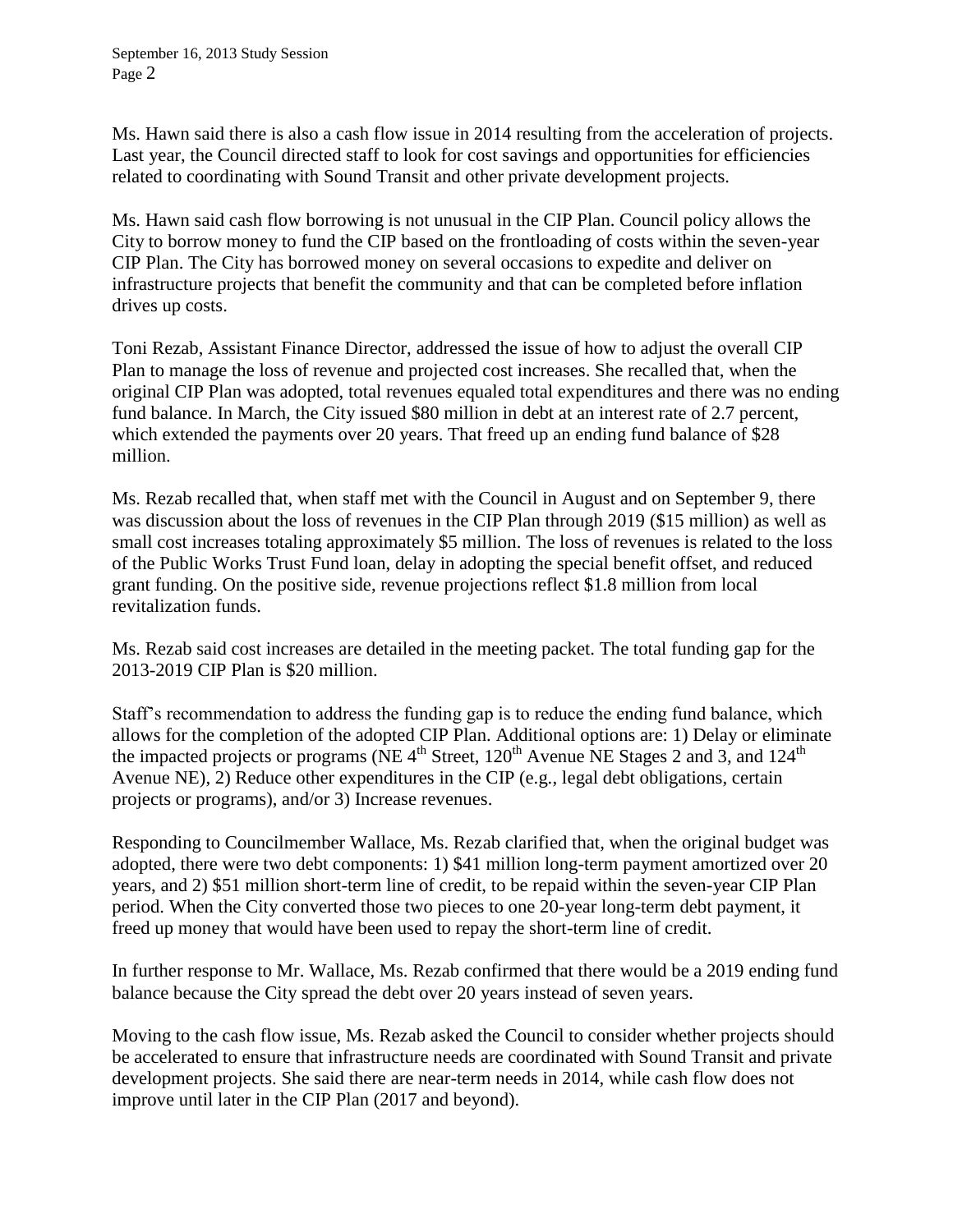Ms. Rezab said there are four components to cash flow borrowing needs: 1) Sound Transit East Link alignment decision, 2) Recommended accelerated projects, 3) Near-term loss of revenues, and 4) Net cost increases and 2013 debt payment.

Deputy City Attorney Kate Berens described the cash flow needs related to the NE  $6<sup>th</sup>$  Street alignment of the Sound Transit East Link project and the Metro property/City Hall parking garage impacts. The project requires costs to be incurred by the City in 2014, and reimbursement will occur in 2015. This creates a timing issue with regard to cash flow. One option for addressing this situation is to work with Sound Transit to coordinate payment and reimbursement.

Transportation Director Dave Berg described the projects recommended for accelerated funding, which are detailed in Attachment A in the meeting packet. He explained that the  $120<sup>th</sup>$  Avenue NE (Stage 3) and  $124^{\text{th}}$  Avenue NE ( $15^{\text{th}}/16^{\text{th}}$  to Northup Way) projects involve the East Link light rail alignment passing under the roadways. Sound Transit will move forward with its work regardless of the City's projects. City staff recommends accelerating the two roadway projects into the 2015-2016 timeframe to complete design and construction in conjunction with the East Link project. The right-of-way acquisition phase of the projects would be accelerated to 2014, which triggers the cash flow need of \$5.5 million.

Mr. Berg recalled the Council's interest in taking advantage of cost-sharing opportunities related to the East Link project. Accelerating the two roadway projects results in significant savings, avoids multiple construction periods, and reduces inflationary costs. Both Sound Transit and the City have reached the 60-percent design level for their projects. Mr. Berg said that accelerating the City's projects also ensures compatibility with private development (e.g., Spring District and Pine Forest Properties).

Responding to Councilmember Wallace, Mr. Berg said the City will receive a cost-sharing contribution from Sound Transit. That amount will be determined upon completion of negotiations for the cost-sharing agreement. Mr. Wallace said it would be helpful to understand the timing of that agreement and how cost-sharing might shift in order for the Council to determine whether to approve a new revenue option (e.g., debt, new revenue source).

Councilmember Balducci said the CIP Plan often counts on future revenues over the seven-year plan, including from other agencies. She said the CIP Plan is updated every two years and funding adjustments are made for specific projects. She said it is important to keep the broader picture and objectives in mind.

Councilmember Wallace said he would rather have more certainty about future revenues before making a final decision on programming funds as recommended by staff. He observed that the CIP Plan spends more than \$5 million on each of the two projects  $(120<sup>th</sup>$  Avenue NE and  $124<sup>th</sup>$ Avenue NE) by 2014.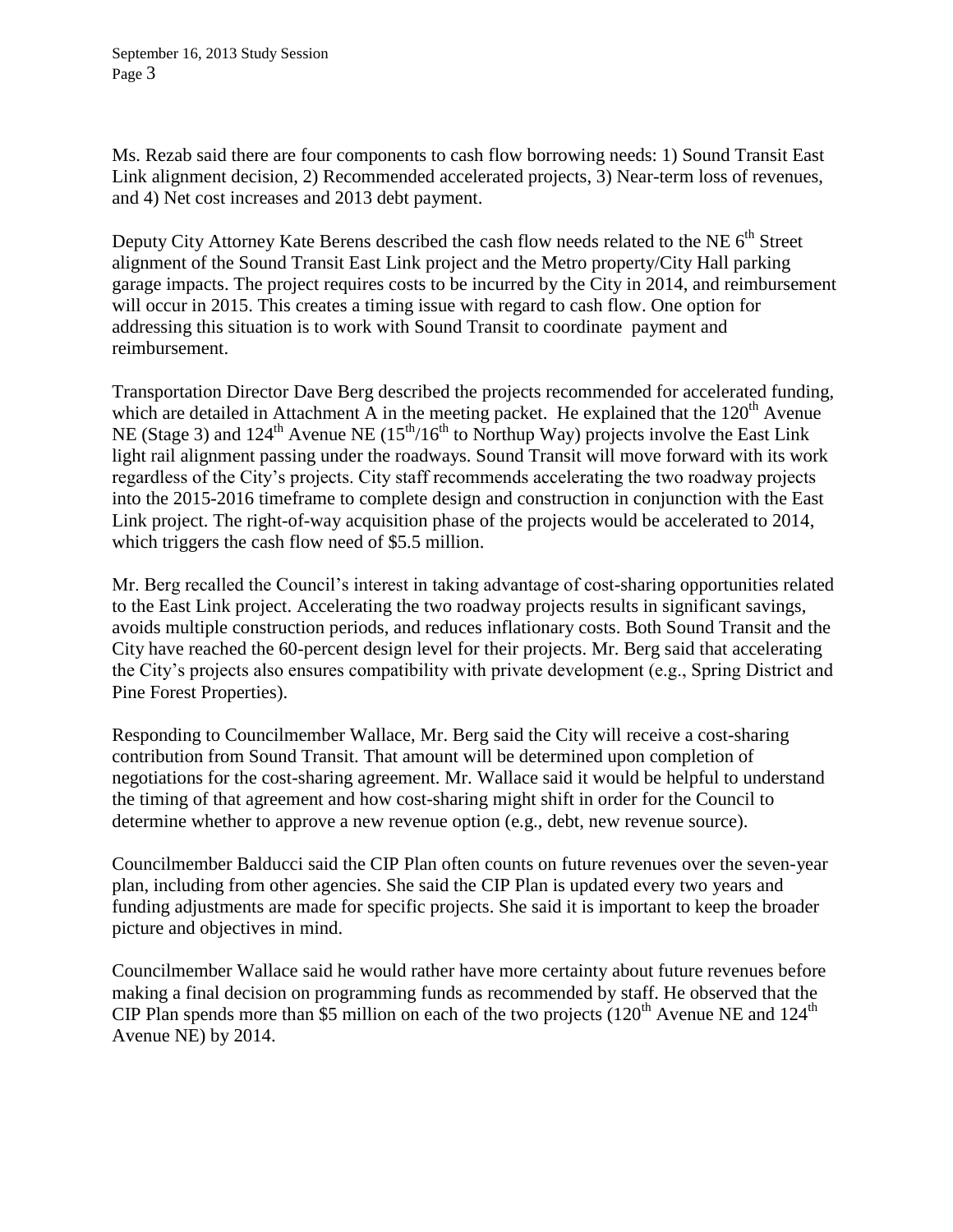Responding to Mayor Lee, Mr. Wallace opined that whether to accelerate the two projects does not need to be decided by October 7. He believes that can wait until the City has better clarity on the costs and timing of the projects and the agreement with Sound Transit.

Responding to the Council, Mr. Berg said the City's two roadway projects are currently budgeted for design in 2014-2015 and right-of-way work in 2015-2016. Under the current CIP Plan, construction does not begin until 2019. Staff's current proposal is to accelerate the design and ROW work in 2014, which creates the cash flow need. Construction is moved forward from 2019 to 2015-2016 to coordinate with Sound Transit's project. Mr. Berg said there will ultimately be a cost savings through this approach.

Councilmember Chelminiak said that accelerating the City's projects will result in savings and reduce the construction impacts by consolidating the work schedules.

Councilmember Stokes concurred. He supports moving forward with staff's recommendation and not waiting for resolution of the cost-sharing agreement. Mr. Berg said it might be 2014 before the agreement is finalized.

Responding to Councilmember Wallace, Mr. Berg said the  $124<sup>th</sup>$  Avenue NE project was fully funded for design, ROW, and construction in the CIP Plan. However, it was recently identified for a cost increase due to increasing ROW needs.

Responding to Mr. Wallace, Ms. Berens said the City is negotiating with Sound Transit for a \$35 million contribution in the cost-sharing agreement. She said staff can bring back more detail about how this would work. The purpose of tonight's discussion is to present the full 2014 cash flow need if the City's two roadway projects are accelerated. No City money would be spent on the Sound Transit portion of the project until the agreement is in place. Ms. Berens said it might be helpful to the Council if staff provides additional details on October 7 regarding the anticipated timing of the cost-sharing agreement and the potential funding and cash flow impacts.

Councilmember Wallace observed that the current staff-to-staff negotiations will require adoption of the cost-sharing agreement by the City Council and the Sound Transit Board, and the outcome is currently unknown. He expressed concern about borrowing money and moving forward with projects based on an assumption about future contributions from Sound Transit. Mr. Wallace suggested waiting until next year on the  $120<sup>th</sup>$  Avenue NE and  $124<sup>th</sup>$  Avenue NE projects. However, he agreed with the need to address NE  $4<sup>th</sup>$  Street by October 7.

Councilmember Davidson concurred with Councilmember Wallace's concerns.

Councilmember Balducci questioned the urgency of staff's request. Mr. Berg explained that Sound Transit's project begins construction in 2015. If the City is to accelerate its projects, there needs to be adequate time to complete design, purchase ROW, and prepare for construction in 2015.

Councilmember Balducci questioned the risks involved.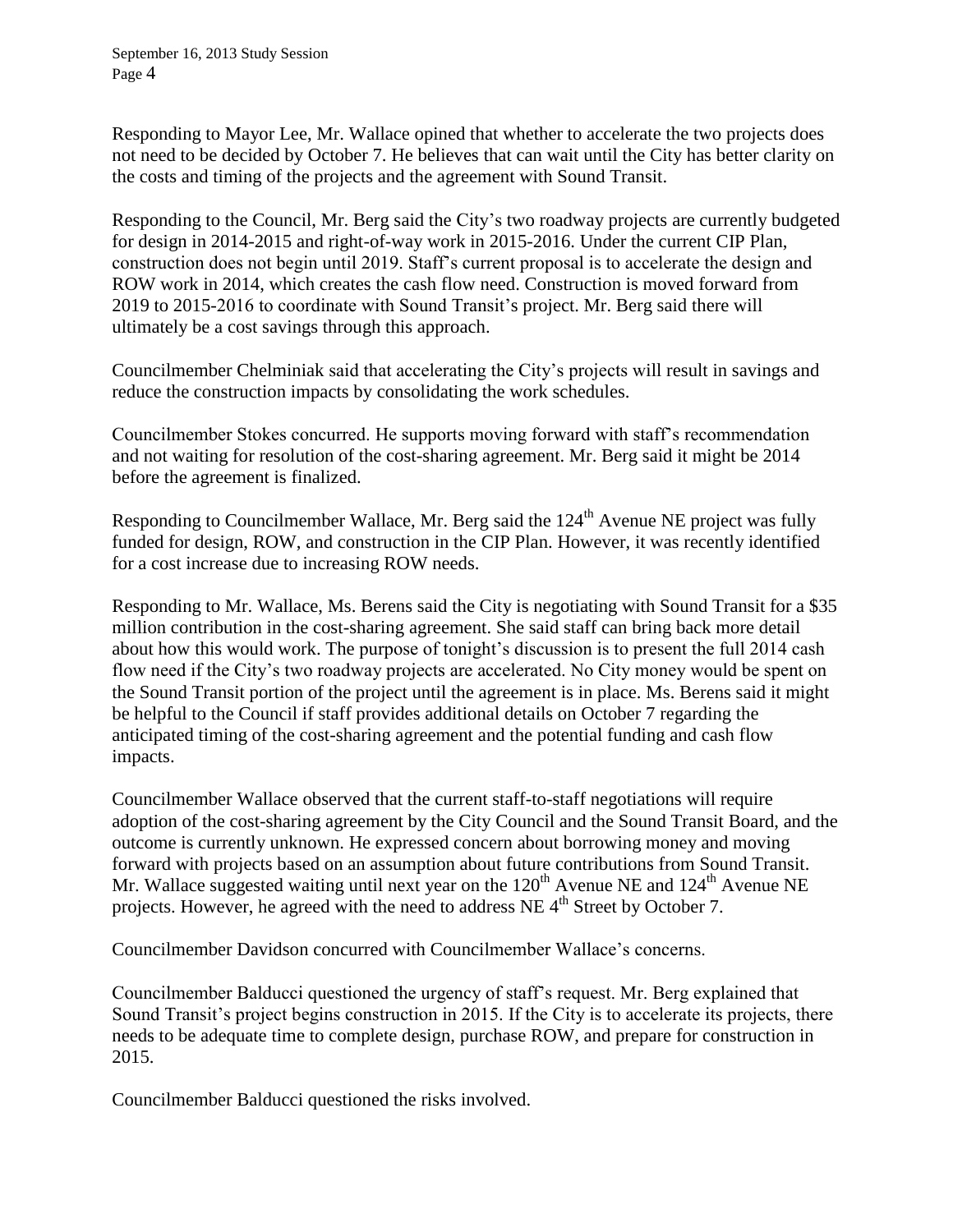Mr. Berg said Sound Transit has an interest in the City moving forward. He opined that the City has a greater risk if it does not proceed with Sound Transit. If the City does not proceed now, the risk is that delay will increase the project costs. In further response, Mr. Berg said the City's projects are designed for compatibility with the East Link alignment, regardless of the timing, so that is not considered a risk in delaying.

Councilmember Balducci questioned whether there is a way to provide some degree of assurance at this point about future funding from Sound Transit.

Mayor Lee said he was prepared to support staff's recommendation based on the cost savings. However, he understands and supports the need for more information and certainty as described by Councilmember Wallace.

Councilmember Stokes said he appreciates the concerns of his fellow Councilmembers. At the same time, he does not want to spend money in the future that could have been avoided if the City's projects had been better coordinated with Sound Transit.

Responding to the Mayor, Mr. Miyake said staff can bring back more information in response to the Council's questions and concerns. He said this will involve discussions with Sound Transit.

Councilmember Davidson expressed concern that the City will be pressured to borrow more money if Sound Transit is not willing to contribute as the City anticipates.

Councilmember Wallace said this discussion should not be viewed as negative. He observed that the Council supports the projects. However, there are concerns about timing and certainty. He suggested allowing time to finalize the cost-sharing agreement and for City and Sound Transit staff to work together to reduce costs. At that point, staff could request a more realistic funding allocation.

Councilmember Chelminiak said he is in favor of finding a way to move forward with accelerating the  $120^{th}$  Avenue NE and  $124^{th}$  Avenue NE projects.

Mayor Lee said the Council will defer a decision pending more information from and discussion with staff.

Moving on, Mr. Berg noted three design projects recommended for acceleration: 1) 124<sup>th</sup> Avenue NE (NE  $12^{th}$  Street to NE  $14^{th}$  Street), 2)  $130^{th}$  Avenue NE (Bel-Red Road to NE  $20^{th}$  Street), and 3) NE  $15<sup>th</sup>$  Street (Zones 1 and 2). The rationale is to ensure compatibility with the East Link project and to reduce inflationary costs. Other projects identified for acceleration are: 1) SCATS adaptive traffic signal system implementation, 2) Lakemont Boulevard/Cougar Mountain Way, and 3) Minor Capital for streets and lighting. Acceleration of these projects reduces inflationary costs and responds to community, safety, and operational interests.

Parks and Community Services Director Patrick Foran said staff requests accelerating \$1.2 million for the joint Hidden Valley Park project with the Boys and Girls Club of Bellevue. The